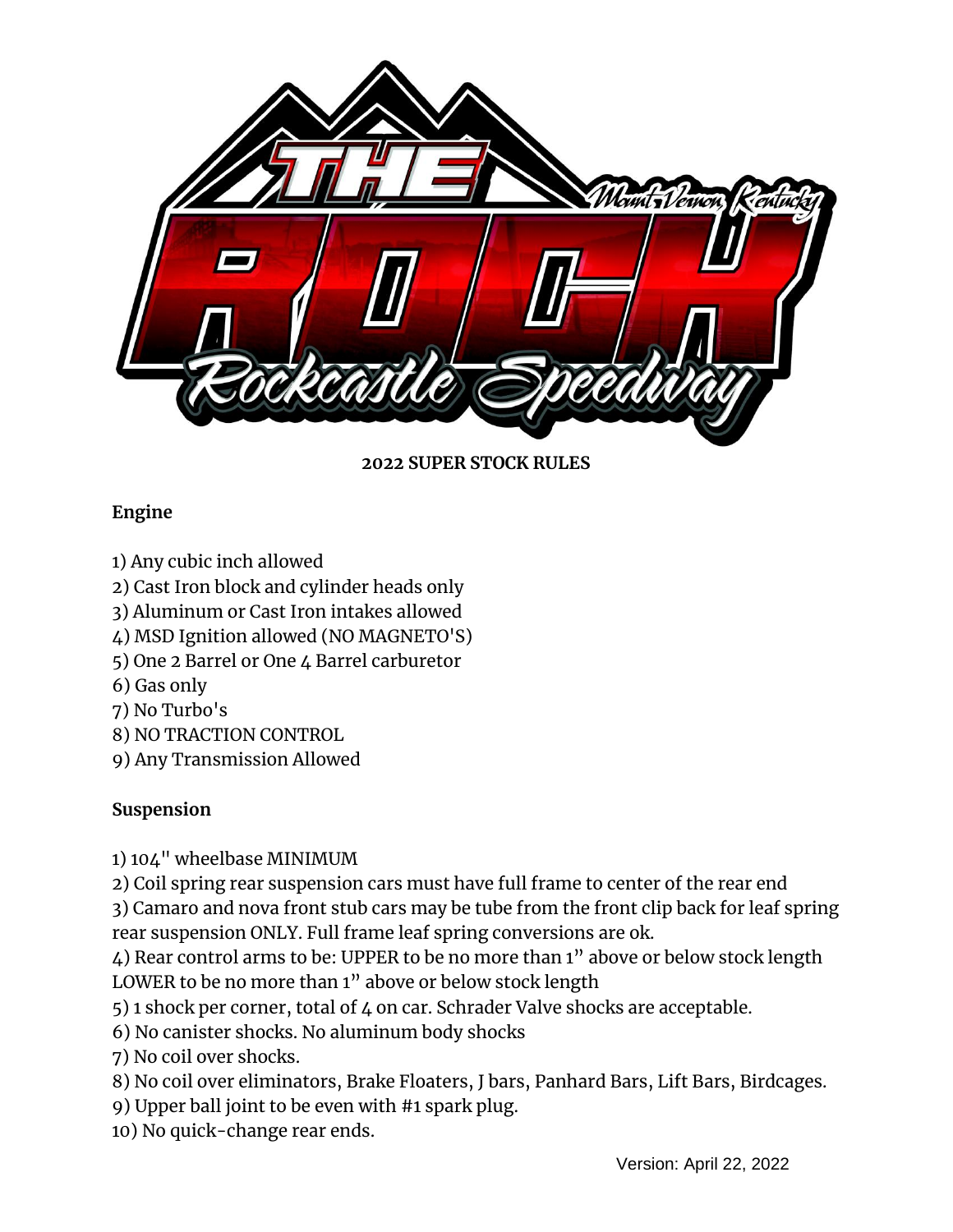# **Body**

1) Aluminum, Steel, and Composite Bodies are acceptable

2) Aftermarket nose pieces are acceptable. No wedge style late model noses

3) 8" rear spoiler height max.

4) Wagon roofs acceptable.

5) Spoiler supports to be no more than 23 1/2 " long with no more than 3.

6) 43" Deck Height Maximum

7) 3" rake on roof max on overall length(wagon roofs included.)

8) 78" max width from door to door at the top with 84" across the bottom.

9) Sail panels are to be more than 45" in length.

## **Safety**

1) Racing seat required.

2) 5-point nylon quick release harness and safety belt required. Must be in excellent working condition at-all-times. (Harnesses must be attached to frame)

3) Approved firesuit, gloves, and shoes are mandatory. Fireproof hood, socks, and underwear recommended.

4) Full face helmet is required with Lexan shield. (Must be minimum of Snell 85 approved)

5) Driver side window net minimum of  $12''$  X  $12''$  with  $\frac{3}{4}$  webbing is recommended.

6) An operational fire extinguisher properly mounted within the driver's reach is mandatory.

7) Drive shaft loop required. Drive shafts must be painted white.

8) Cockpit mounted master power kill switch required. (Must be acceptable from driver's window)

9) Isolators required on all fuel pressure gauges located inside the cockpit. (No fuel permitted inside the driver's compartment)

10) Battery must be securely fastened and contained away from the fuel cell.

11) Fuel cell must be secure and firmly mounted in the trunk area. Fuel line must run under the floor and/or covered in  $\frac{1}{2}$  inch tubing.

12) Must be approved fuel cell. M) All other safety rules will be governed by the hosting track.

### **General:**

1) Front bumpers must be constructed of 1 3/4" round or 1 1/2" square .095 tubing (Maximum). Must turn and extend rearward behind the nose a minimum of 6" (No welded 90\* or sharp edges).